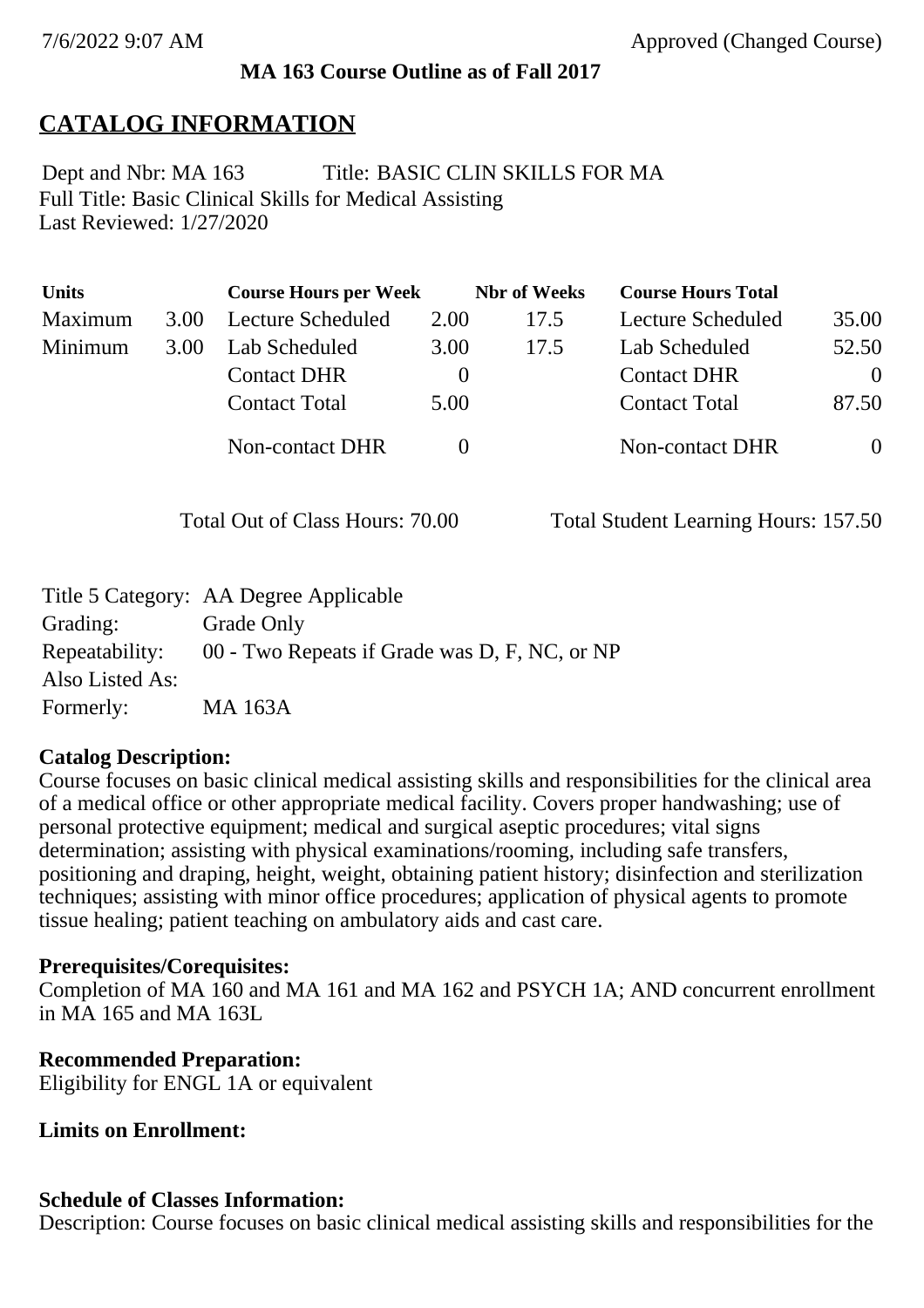clinical area of a medical office or other appropriate medical facility. Covers proper handwashing; use of personal protective equipment; medical and surgical aseptic procedures; vital signs determination; assisting with physical examinations/rooming, including safe transfers, positioning and draping, height, weight, obtaining patient history; disinfection and sterilization techniques; assisting with minor office procedures; application of physical agents to promote tissue healing; patient teaching on ambulatory aids and cast care. (Grade Only) Prerequisites/Corequisites: Completion of MA 160 and MA 161 and MA 162 and PSYCH 1A; AND concurrent enrollment in MA 165 and MA 163L Recommended: Eligibility for ENGL 1A or equivalent Limits on Enrollment: Transfer Credit: Repeatability: Two Repeats if Grade was D, F, NC, or NP

## **ARTICULATION, MAJOR, and CERTIFICATION INFORMATION:**

| <b>AS Degree:</b><br><b>CSU GE:</b> | Area<br><b>Transfer Area</b> | Effective:<br>Effective: | Inactive:<br>Inactive: |
|-------------------------------------|------------------------------|--------------------------|------------------------|
| IGETC:                              | <b>Transfer Area</b>         | Effective:               | Inactive:              |
| <b>CSU Transfer:</b>                | Effective:                   | Inactive:                |                        |
| <b>UC</b> Transfer:                 | Effective:                   | Inactive:                |                        |

#### **CID:**

#### **Certificate/Major Applicable:**

[Both Certificate and Major Applicable](SR_ClassCheck.aspx?CourseKey=MA163)

## **COURSE CONTENT**

#### **Outcomes and Objectives:**

Upon completion of this course, the student will be able to:

- 1. Demonstrate proper handwashing and proper use of personal protective equipment
- 2. Demonstrate proper sterilization and disinfection techniques, including surgical instruments and autoclaving
- 3. Obtain and chart patient vital signs including: oral, axillary, and aural temperatures; apical, radial, and brachial pulses; respiration; blood pressure; and pain level
- 4. Obtain and chart patient height and weight
- 5. Transfer patients safely in and out of wheelchairs and on and off exam tables and chairs
- 6. Room patients including reviewing patient and family history, demographics, chief complaint, review of body systems, and medication review
- 7. Prepare patients for examination by the provider including proper positioning and draping
- 8. Assist provider with minor office procedures
- 9. Demonstrate medical and surgical aseptic techniques including sterile gloving, sterile field preparation, and sterile dressing change
- 10. Demonstrate proper body mechanics
- 11. Apply physical agents to promote tissue healing
- 12. Instruct patients regarding ambulatory aids and cast care
- 13. Chart all patient care performed
- 14. Communicate effectively with patients and staff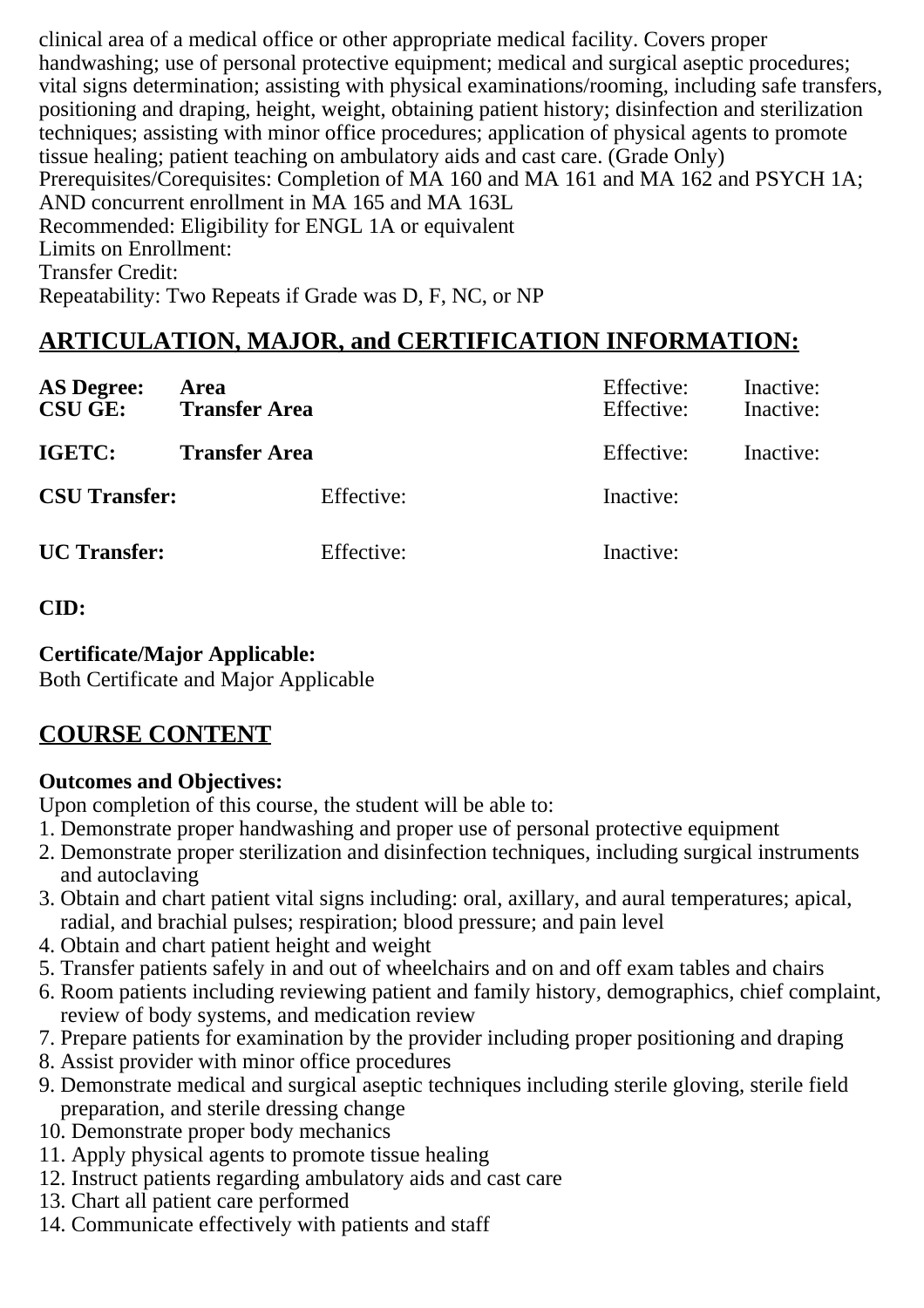### **Topics and Scope:**

- I. Medical Asepsis and the Occupational Safety and Health (OSHA) Standard
	- A. Microorganisms and Medical Asepsis
		- 1. Growth reuqirements for microorganisms
		- 2. Infection process cycle
		- 3. Protective mechanisms of the body
		- 4. Medical asepsis in the medical office
	- B. OSHA Bloodborne Pathogens Standard
		- 1. Purpose of the standard
		- 2. Needlestick safety and prevention act
		- 3. OSHA terminology
		- 4. Components of the OSHA standard
		- 5. Control measures
	- C. Regulated Medical Waste
		- 1. Handling regulated medical waste
		- 2. Disposal of regulated medical waste
	- D. Bloodborne Diseases
		- 1. Hepatitis B
		- 2. Hepatitis C
		- 3. Other forms of viral hepatitis
		- 4. Acquired immune deficiency syndrome
	- E. Competencies\*
		- 1. Handwashing\*
		- 2. Applying an alcohol based hand rub\*
		- 3. Application and removal of clean, disposable gloves\*
		- 4. Adhere to the OSHA bloodborne pathogen standard\*
		- 5. Prepare regulated waste for pick up by an infectious waste service\*
- II. Sterilization and Disinfection
	- A. Hazard communication standard
		- 1. Hazard communication program
		- 2. Inventory of hazardous chemicals
		- 3. Labeling of hazardous chemicals
		- 4. Safety data sheets (SDS)
		- 5. Employee information and training
	- B. Sanitization
		- 1. Sanitizing instruments
		- 2. Guidelines for sanitizing instruments
	- C. Disinfection
		- 1. Levels of disinfection
		- 2. Types of disinfectants
		- 3. Guidelines for disinfection
	- D. Sterilization
		- 1. Sterilization methods
		- 2. Autoclave
		- 3. Other sterilization methods
	- E. Competencies\*
		- 1. Read and interpret an SDS\*
		- 2. Sanitize instruments\*
		- 3. Chemically disinfect articles\*
		- 4. Wrap articles to be autoclaved\*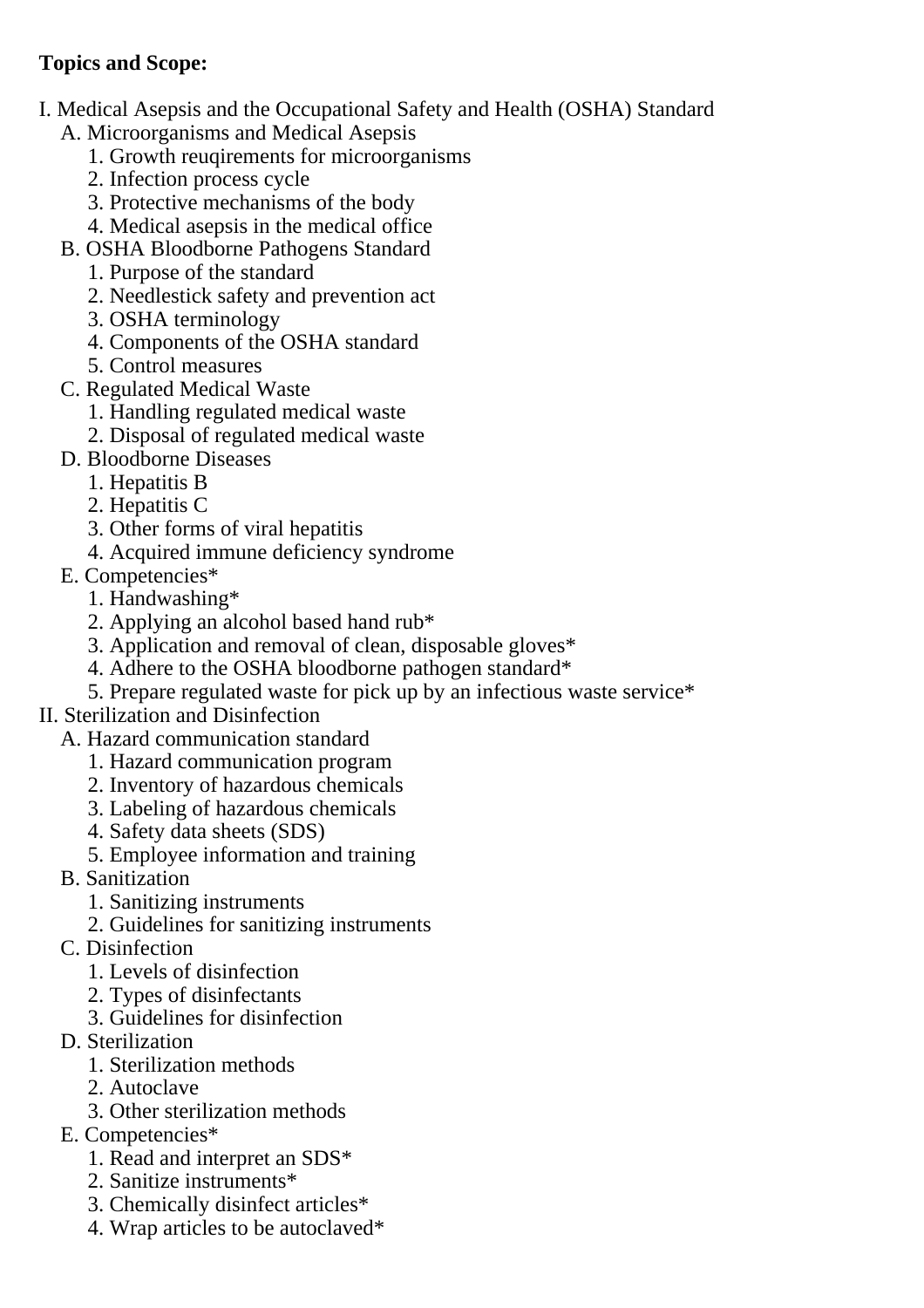- 5. Sterilize articles in the autoclave
- 6. Maintain the autoclave

### III. Vital Signs

- A. Temperature
	- 1. Regulation of body temperature
	- 2. Body temperature range
	- 3. Assessment of body temperature
- B. Pulse
	- 1. Mechanism of the pulse
	- 2. Assessment of the pulse
- C. Respiration
	- 1. Mechanism of respiration
	- 2. Assessment of respiration
	- 3. Assessment of oxygen saturation
- D. Blood pressure
	- 1. Mechanism of blood pressure
	- 2. Assessment of blood pressure: Manual method
	- 3. Assessment of blood pressure: Automatic method
- E. Competencies\*
	- 1. Measure oral body temperature\*
	- 2. Measure axillary body temperature\*
	- 3. Measure rectal body temperature\*
	- 4. Measure aural body temperature\*
	- 5. Measure temporal artery body temperature\*
	- 6. Measure radial pulse\*
	- 7. Measure apical pulse\*
	- 8. Measure respiration\*
	- 9. Perform pulse oximetry\*
	- 10. Measure blood pressure\*
	- 11. Determine systolic blood pressure by palpation\*
- IV. The Physical Examination
	- A. Preparation of the examining room
	- B. Preparation of the patient
	- C. Measuring weight and height
	- D. Body mechanics
		- 1. Principles
		- 2. Application of body mechanics
	- E. Positioning and draping
	- F. Wheelchair transfer
	- G. Assessment of the paitent
		- 1. Inspection
		- 2. Palpation
		- 3. Percussion
		- 4. Auscultation
	- H. Assisting the provider
	- I. Competencies\*
		- 1. Prepare the examining room\*
		- 2. Operate and care for equipment and instruments used during the physical exam\*
		- 3. Prepare a patient for physical exam\*
		- 4. Measure height and weight\*
		- 5. Demonstrate proper body mechanics when standing, sitting and lifting\*
		- 6. Position and drape a patient in each of the following positions:\*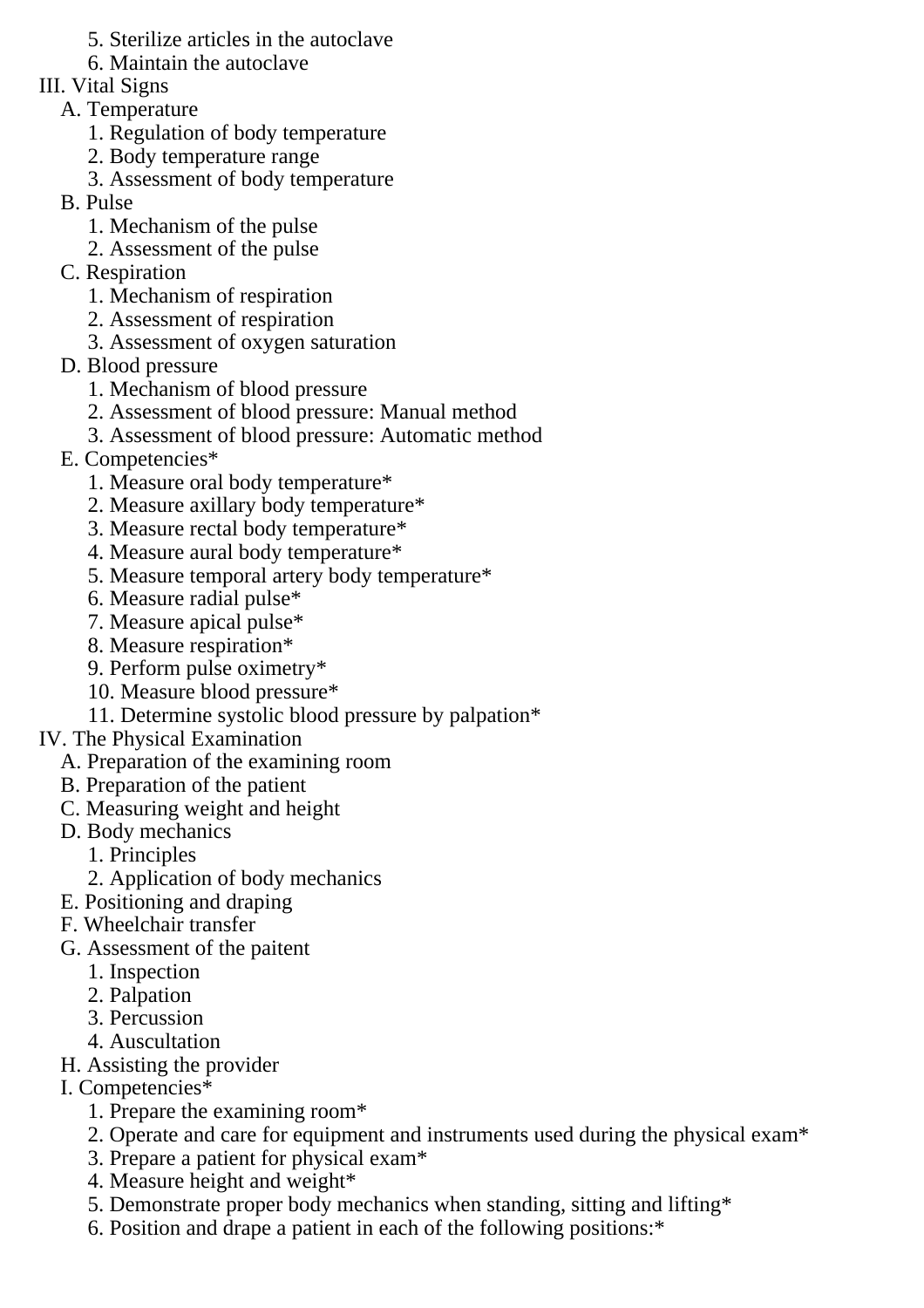- a. Sitting\*
- b. Supine\*
- c. Prone\*
- d. Dorsal recumbent\*
- e. Lithotomy\*
- f. Sims\*
- g. Knee-chest\*
- h. Fowler's\*
- 7. Transfer a patient from a wheelchair to the exam table, and back again\* 8. Assist the provider during the physical exam of the patient\*
- V. Physical Agents to Promote Tissue Healing
- A. Local application of heat and cold
	- B. Casts
		- 1. Synthetic casts
		- 2. Cast application
		- 3. Precutions
		- 4. Guidelines for cast care
		- 5. Symptoms to report
		- 6. Cast removal
	- C. Splints and braces
	- D. Ambulatory aids
		- 1. Crutches
		- 2. Canes
		- 3. Walkers
	- E. Competencies\*
		- 1. Apply each of the following heat treatments:\*
			- a. Heating pad\*
			- b. Hot soak\*
			- c. Hot compress\*
			- d. Chemical hot pack\*
		- 2. Apply each of the following cold treatments:\*
			- a. Ice bag\*
			- b. Cold compress\*
			- c. Chemical cold pack\*
		- 3. Assist with the application of a cast\*
		- 4. Assist with the removal of a cast\*
		- 5. Instruct a patient in proper cast care\*
		- 6. Apply a splint\*
		- 7. Apply a brace\*
		- 8. Measure a patient for axillary crutches\*
		- 9. Instruct a patient in the proper use of crutches\*
		- 10. Instruct a patient in the proper procedure for each of the following crutch gates:\*
			- a. Four-point\*
			- b. Two-point\*
			- c. Three-point\*
			- d. Swing-to\*
			- e. Swing-through\*
		- 11. Instruct a patient in the use of a cane\*
		- 12. Instruct a patient in the use of a walker\*
- VI. Minor office surgery
	- A. Surgical asepsis
	- B. Instruments used in minor office surgery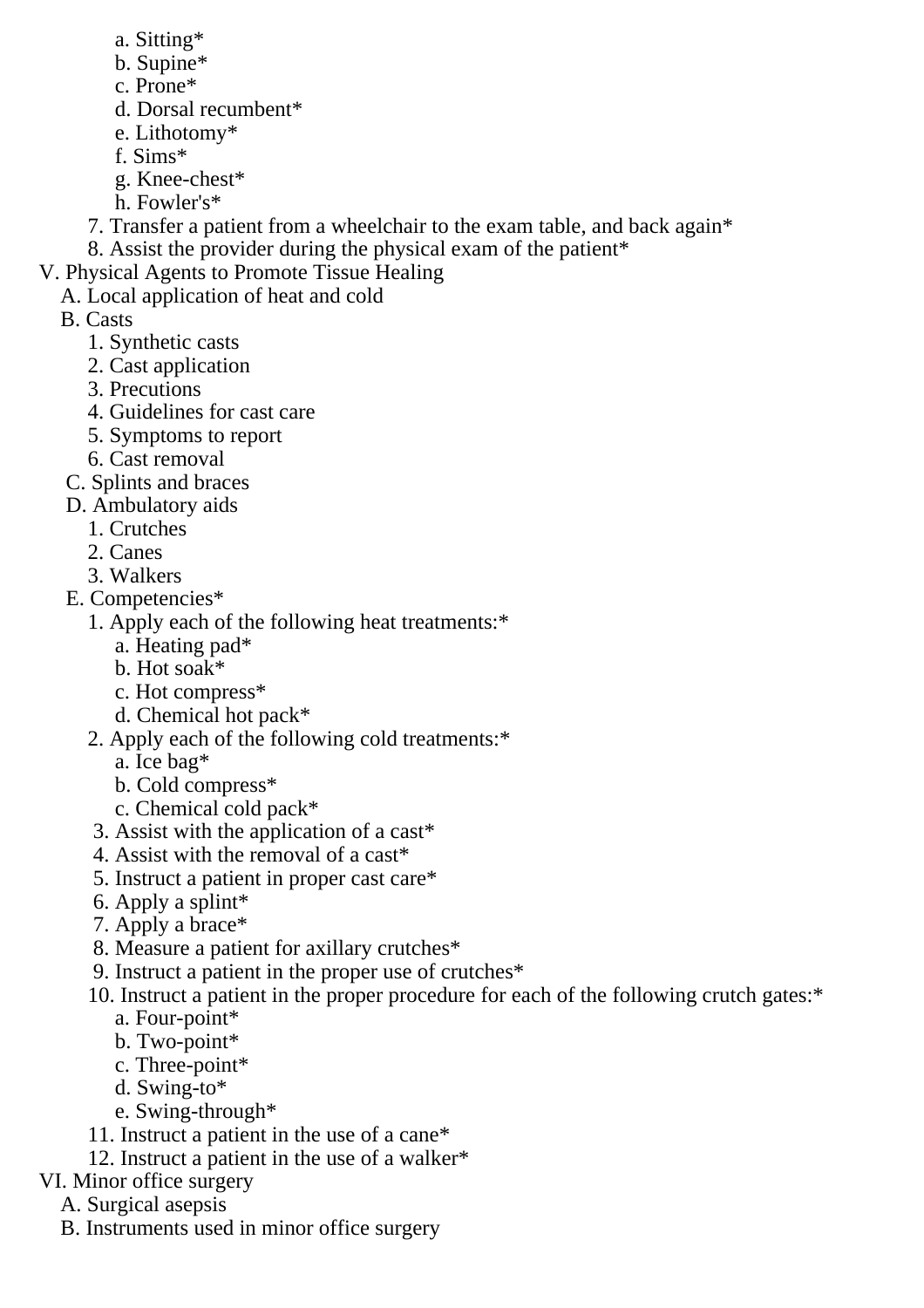- 1. Scapels
- 2. Scissors
- 3. Forceps
- 4. Miscellaneous instruments
- 5. Gynecologic instruments
- 6. Care of surgical instruments
- C. Commercially prepared sterile packages
- D. Wound healing
- E. Sterile dressing change
- F. Sutures
	- 1. Types of sutures
	- 2. Suture size and packaging
	- 3. Suture needles
	- 4. Insertion of sutures
	- 5. Suture removal
	- 6. Surgical skin staples
	- 7. Adhesive skin closures
- G. Assisting with minor office surgery
	- 1. Tray set up
	- 2. Skin preparation
	- 3. Local anesthetic
	- 4. Assisting the provider
- H. Medical office surgical procedures
	- 1. Sebaceous cyst removal
	- 2. Surgical incision and drainage of localized infections
	- 3. Mole removal
	- 4. Lasser mole surgery
	- 5. Needle biopsy
	- 6. Ingrown toenail removal
	- 7. Colposcopy
	- 8. Cervical punch biopsy
	- 9. Cryosurgery
- I. Bandaging
	- 1. Guidelines for application
	- 2. Types of bandages
	- 3. Bandage turns
	- 4. Tubular gauze bandages
- J. Competencies\*
	- 1. Apply and remove sterile gloves\*
	- 2. Open a sterile package\*
	- 3. Add an article to a sterile field\*
	- 4. Pour a sterile solution\*
	- 5. Change a sterile dressing\*
	- 6. Remove sutures\*
	- 7. Remove surgical staples\*
	- 8. Apply and remove adhesive skin closures\*
	- 9. Set up a tray for each of the following procedures:\*
		- a. Suture insertion\*
		- b. Sebaceous cyst removal\*
		- c. Incision and drainage of a localized infection\*
		- d. Mole removal\*
		- e. Needle biopsy\*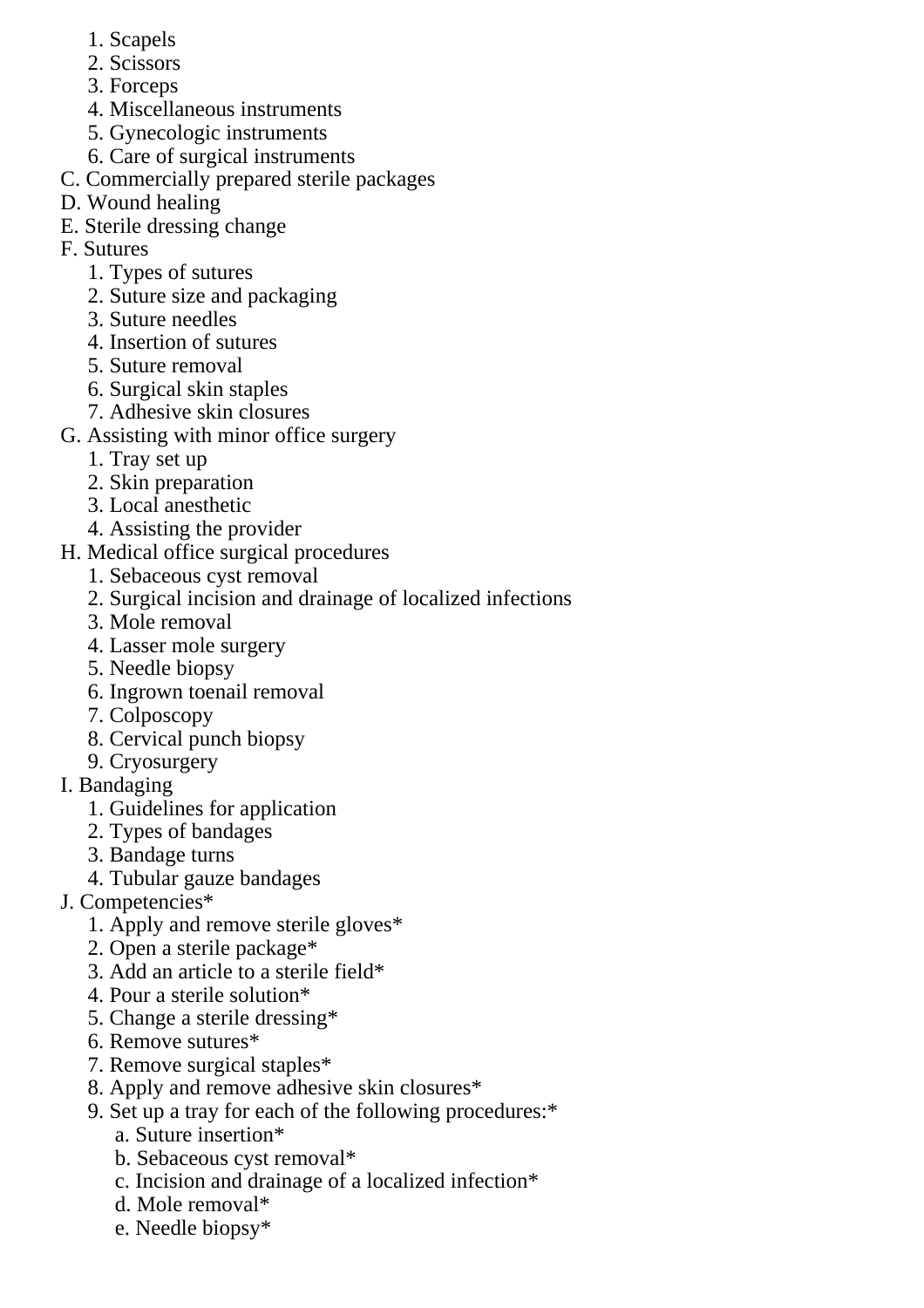- f. Ingrown toenail removal\*
- g. Colposcopy\*
- h. Cervical punch biospy\*
- i. Cryosurgery\*
- 10. Assisit the provider with minor office surgery\*
- 11. Apply each of the following bandage turns:\*
	- a. Circular\*
	- b. Spiral\*
	- c. Spiral-reverse\*
	- d. Figure-eight\*
	- e. Recurrent\*
- 12. Apply a tubular gauze bandage\*

\*These items are introduced in lecture, and the related skills are performed in the lab.

#### **Assignment:**

Lecture Related Assignments:

- 1. Homework Problems:
	- a. Critical thinking homework assignments, 2-10 per week
	- b. Vocabulary assessment, 10-20 words per week
- 2. Completion of 6-8 unit exams and one final exam
- 3. Weekly reading 20-30 pages

Lab Related Assignments:

- 1. Activities:
	- a. Critical thinking skill applications, 3-5 applications per week
	- b. Charting related to competencies, 1-3 per competency
- 2. Practice weekly clinical skill competencies in lab setting under instructor supervision
- 3. Clinical skill performance evaluation in simulated lab setting

#### **Methods of Evaluation/Basis of Grade:**

**Writing:** Assessment tools that demonstrate writing skills and/or require students to select, organize and explain ideas in writing.

None, This is a degree applicable course but assessment tools based on writing are not included because skill demonstrations are more appropriate for this course.

**Problem Solving:** Assessment tools, other than exams, that demonstrate competence in computational or noncomputational problem solving skills.

Writing  $0 - 0\%$ 

**Skill Demonstrations:** All skill-based and physical demonstrations used for assessment purposes including skill performance exams.

Homework problems and the problem solving the problem solving  $\frac{1}{20-30\%}$ 20 - 30%